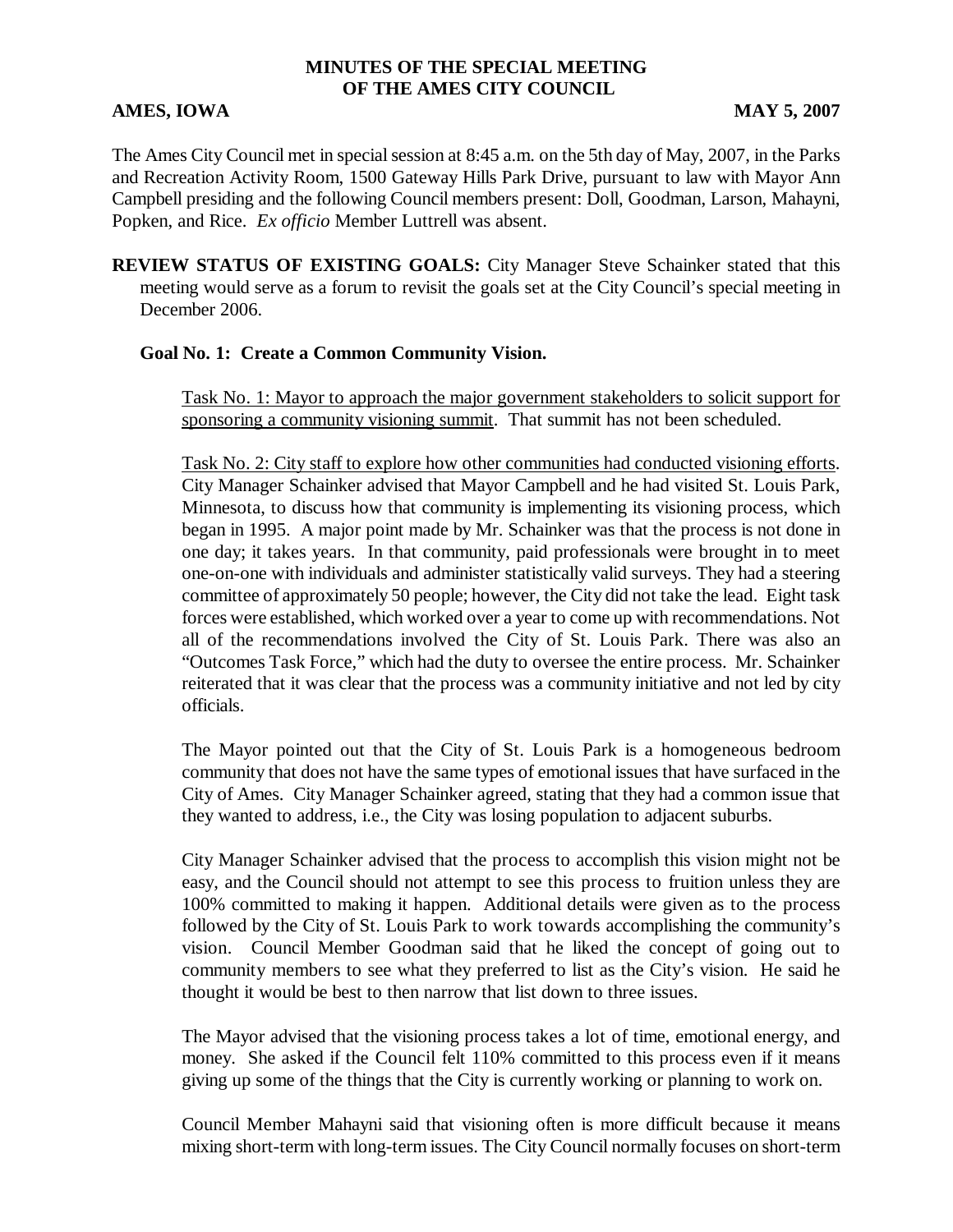goals, however, other community leaders might not agree with those and will want to focus on long-term goals. He felt that the different key decision-making bodies need to talk to each other periodically, perhaps every other year, in a town meeting-type setting.

City Manager Schainker said that it might be more worthwhile for the City Council to facilitate consensus-building in the community first before working on the visioning process. Council Member Larson pointed out that building a consensus in this community is very difficult. Council Member Doll explained that the Ames City Council does not know the goals or visions of other entities, e.g., the School District and County. He felt that it is important to know that before the City's vision is set. The Mayor stated that she and other City officials have had periodic meetings with other entities to update each other.

Council Member Larson advised that he would like the Council to focus on what is important for this community by receiving input from community members and other entities. He, in particular, would like the City's Land Use Policy Plan (LUPP) to be revisited. Council Member Popken said he does not think that there is a lot wrong with the City's LUPP, but believes that the community should be educated on what it is and how it came about. Council Member Rice would like the City Council's goals to be published daily for two weeks to see how much and what kind of input is received.

Council Member Goodman surmised that there was not a lot of support from this Council to create a common community vision. Council Member Popken felt that the Council should be embodying community cooperation for many of the issues that it has before it.

Moved by Goodman, seconded by Popken, to remove creating a common community vision from its list of goals.

Council Member Popken wanted an understanding to be conveyed that this goal is being accomplished through other goals. Council Member Goodman disagreed, stating that it was evident that this Council did not want to have a summit.

Council Member Goodman withdrew the motion.

Moved by Popken, seconded by Larson, to remove the goal of creating a common community vision from its list of goals in that it is incorporated into the goal of creating one community through both physical and relationship connections.

Vote on Motion: 5-1. Voting aye: Doll, Larson, Mahayni, Popken, Rice. Voting nay: Goodman. Motion declared carried.

Task No. 3: The major stakeholders will collaborate to plan and carry out the summit. After the above action by the Council, that is now moot; however, the Mayor advised that she will inform the other entities of the change in the City Council's goals.

Council Member Mahayni suggested that the City still receive the strategic plans from the other entities.

Moved by Goodman, seconded by Rice, to direct staff to schedule a Stakeholders' "One Community Conversation" to share visions. The following entities will be included: MGMC; AEDC; Smart Growth; ISU; Ames, Gilbert, and United Community School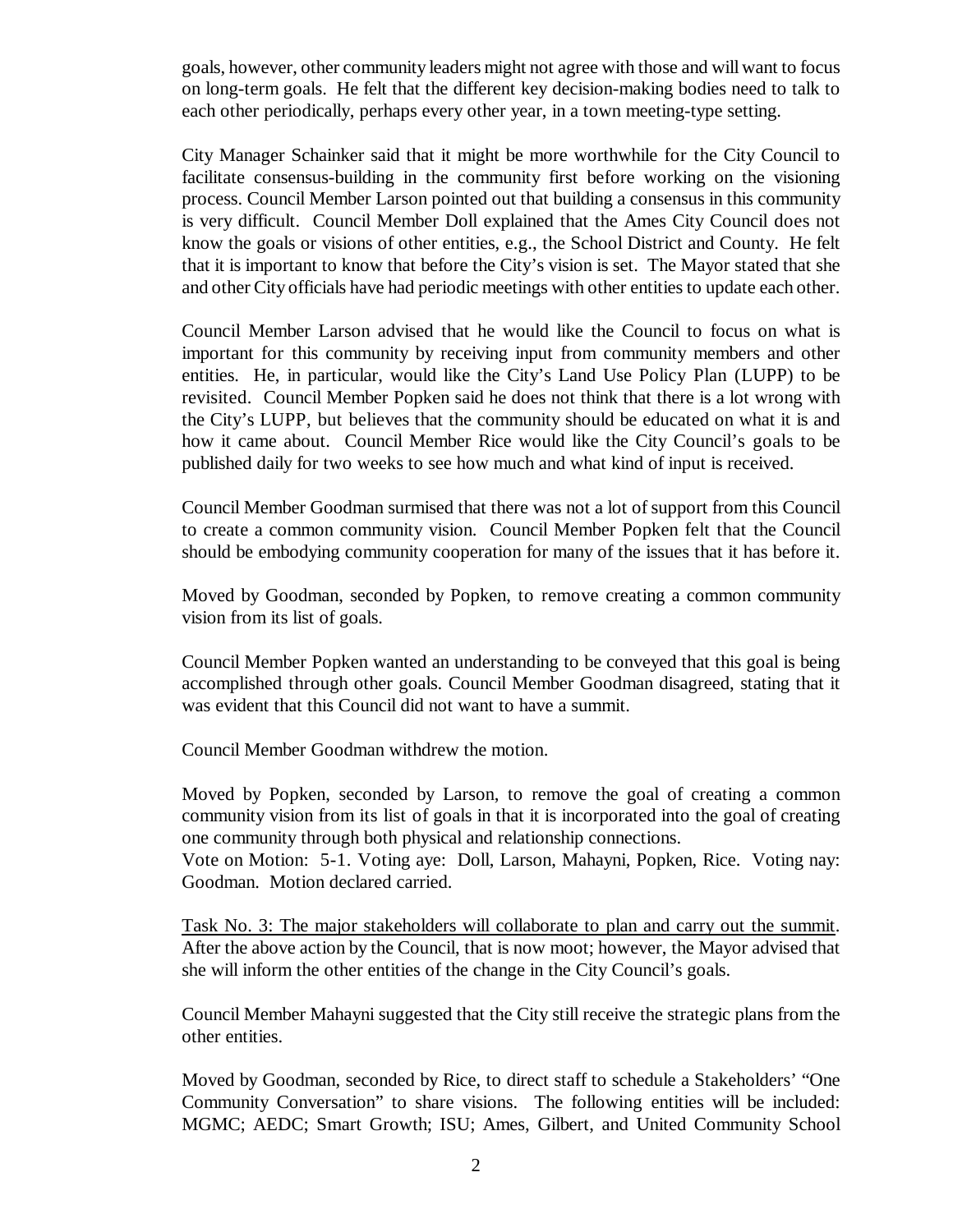Districts; Story County; Boone County; and the City of Nevada.. Vote on Motion: 6-0. Motion declared carried.

## **Goal No. 2: Facilitate "One Community" Through Both Physical and Relationship Connections.**

Task No. 1: Continue successful techniques initiated in 2005/06. City Manager Schainker listed the events, activities, and joint meetings that had been held.

Council Member Popken recommended that the City meet separately with the Story County Board of Supervisors, other than in the context of the Urban Fringe Plan.

Citing that misunderstandings occur due to the lack of connection with neighbors or other community members, Council Member Goodman suggested that a certain neighborhood be focused on, and people from that area be randomly chosen to provide input in addition to open meetings. An example of the type of issue to be discussed would be the creation of a Property Maintenance Code. Council Member Doll recommended that Council members knock on the doors of the residents and solicit input. This would be done on a trial basis and evaluated after the first attempt. Council Member Goodman emphasized that it is important for people in the community to interact with each other. It is his hope that the City will be proactive in discussing the issues with those who are most affected and it would get the neighbors talking among themselves.

Moved by Doll, seconded by Goodman, to add trying a new technique for receiving citizen input by taking a random selection of citizens in a geographic area.

The City Council members will be conducting the random sampling. The topic(s) and where to apply the technique will be decided later by the Council.

Vote on Motion: 6-0. Motion declared carried unanimously.

Task No. 2: City staff will lead a city-wide Wi-Fi Feasibility Study. Mr. Schainker advised what had been done by City staff towards the creation of a Wi-Fi network and Task No. 3: City staff to explore the usage blogs and listservs, etc. Council Member Goodman suggested that the City have a conversation with Iowa State University on the creation of community internet "hot spots."

The meeting recessed at 10:25 a.m. and reconvened at 10:40 a.m.

#### **Goal No. 3: Expand Entertainment and Shopping Opportunities in the Community.**

Task No. 1: City Council will meet with the Main Street Cultural District (MSCD) to review its recommendation for a downtown catalyst project. City Manager Schainker reminded those present that representatives of the Main Street Cultural District (MSCD) had told the Council that they preferred a redevelopment project be pursued at the site of the Towne Centre building, and at that time, the Council had directed him to work with the MSCD on said project. Mr. Schainker advised that meetings had been held with local bank representatives, developers, four of the tenants of the building, and an Iowa Main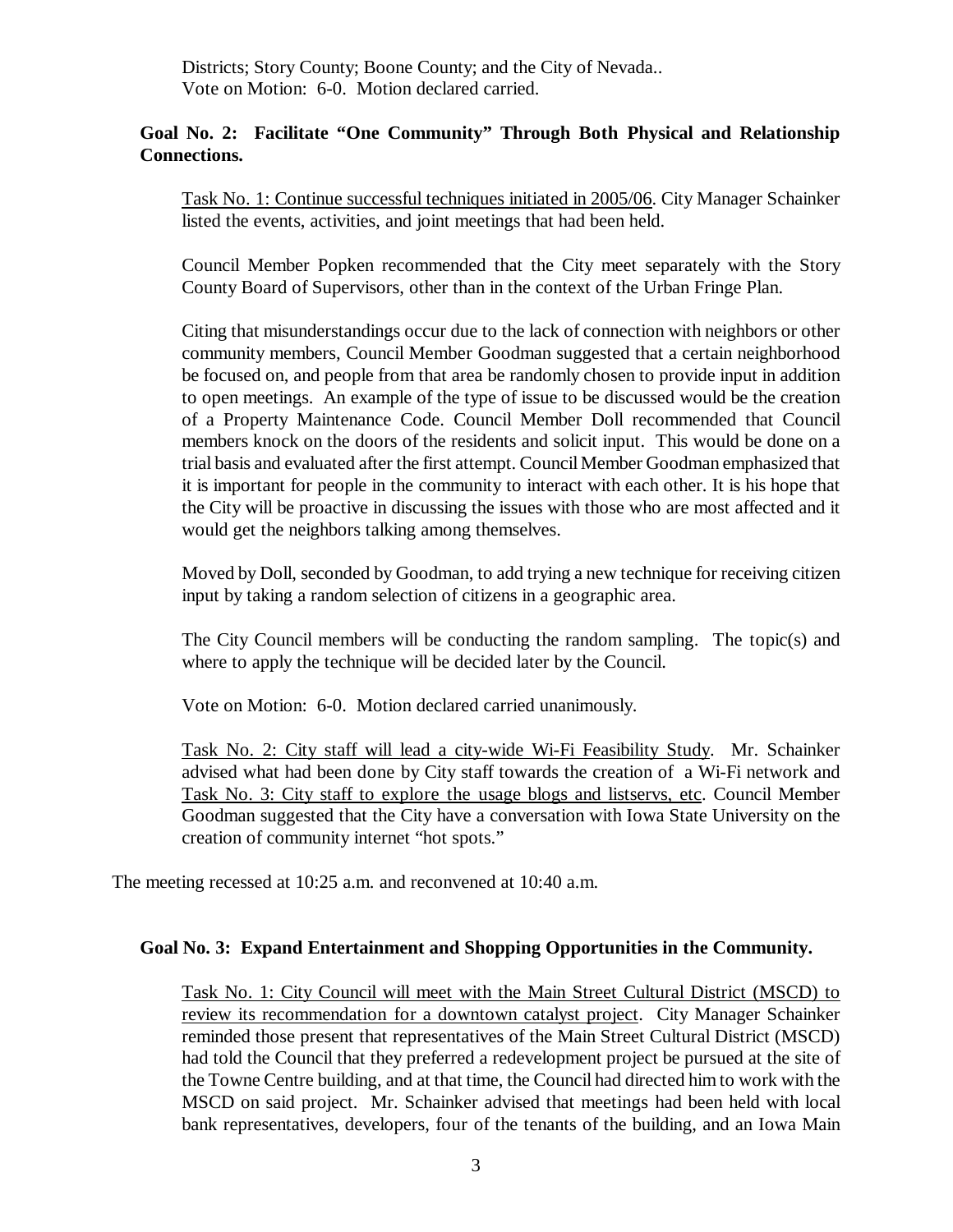Street Program official. All parties were made aware of the potential of the site; however, to date, no developer has expressed any interest in redevelopment of that building.

Moved by Goodman, seconded by Popken, requesting an update from the Main Street Cultural District as to their efforts regarding a catalyst project to determine if the City should return to the original recommendation (adjacent to City Hall). Vote on Motion: 6-0. Motion declared carried unanimously.

Task No. 2: City Council will continue to provide financial support for the Main Street Cultural District. City Council has approved financial support for the MSCD at \$75,000 (operations) and \$4,000 (plants, flowers, etc.) for the 2007/08 budget and the transition of the Downtown Facade Program from a no-interest loan to a grant program.

Task No. 3: Mayor and City Manager will meet with ISU Administration to review the ISU Planning class recommendations regarding their proposed model for Campustown revitalization. The Mayor and City Manager have met with ISU administration regarding Campustown revitalization. A discussion focusing on the specific model suggested by the ISU Planning class will be the subject of their next meeting.

Task No. 4: City Council will review the Safe Venues Committee recommendation. The Safe Venues Committee recommendation will be discussed at a round-table discussion to be held in September 2007.

## **Goal No. 4: Meet Community's Recreational Facility Needs Through Partnering with the Ames Community School District and Iowa State University.**

Task No. 1: Staff will meet separately with ISU and Ames Community School District facilities' staff to review long-range plans and determine where joint recreation facilities are feasible. City Manager Schainker briefly reviewed the results of the School District's 2016 Facilities Plan and the University's Long-Range Facilities Plan. He reminded the Council that they had asked the Parks and Recreation Commission to study the issue of an outdoor aquatics center. After an extensive public input process, it is being recommended that a bond issue be placed before the voters for an aquatics center.

**Goal No. 5: Encourage Innovative and Attractive Community Development.** Mr. Schainker told the Council that the four objectives will be very time-consuming and staff will be working on them during Fall 2007. Those objectives are:

- 1. City staff will explore how other cities are accomplishing quality design.
- 2. City Council and staff will hold a workshop to review what other cities are doing to accomplish quality design.
- 3. City Council will hold a round-table discussion with members of the development community to identify barriers to, and suggestions for, accomplishing quality design.
- 4. City Council will define what quality design means and initiate steps to alter codes to achieve attractive and innovative development in Ames.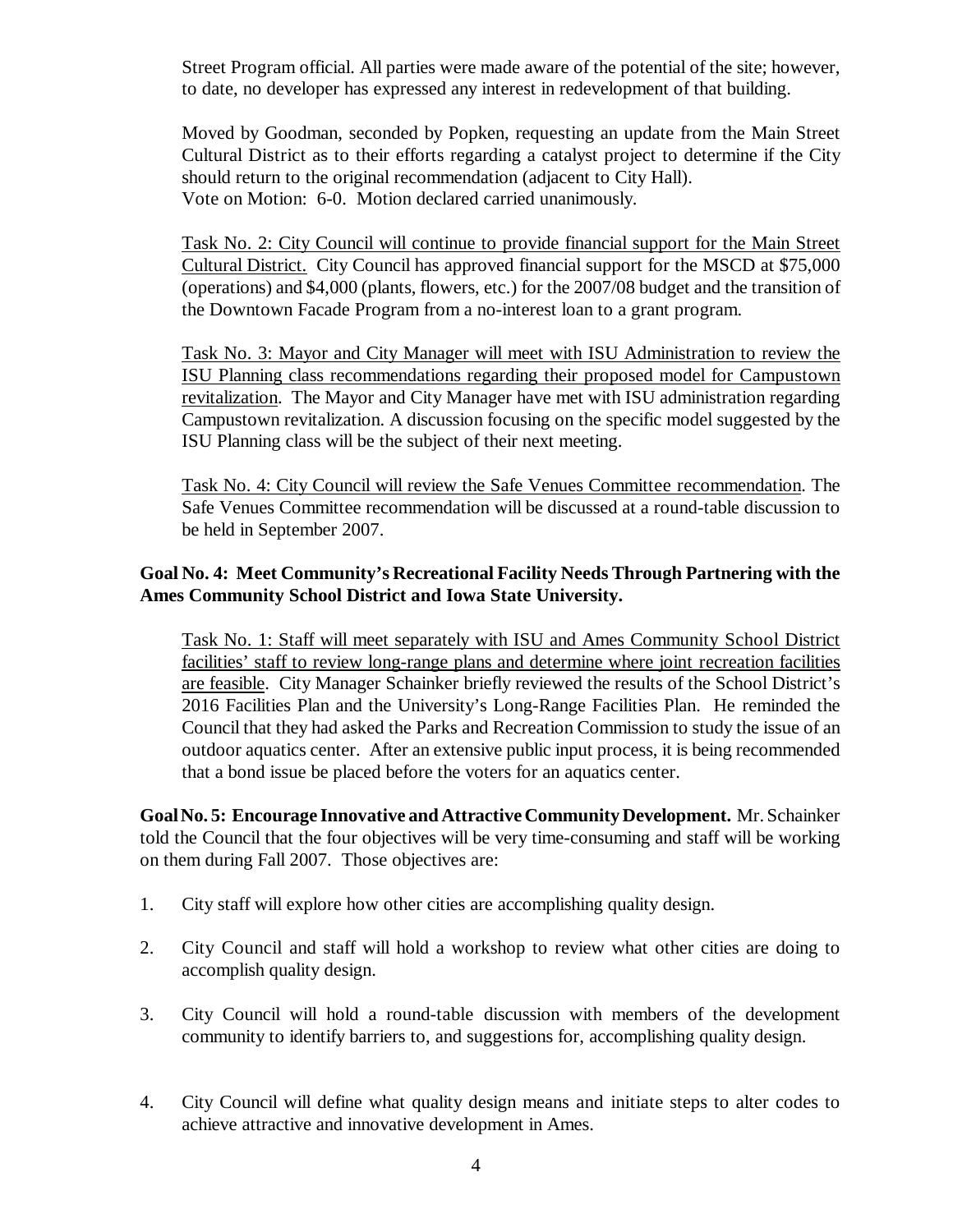# **IDENTIFY TASKS AND TIME LINES REGARDING GOAL OF SUPPORTING IOWA'S**

**BIO-ECONOMY:** Mr. Schainker reminded those present that the Council had, at their special meeting of December 6, 2006, unanimously agreed to include "Support for the Iowa Bio-Economy Initiative" as an additional City Council goal. Discussion ensued as to what was meant by "support for the Iowa Bio-Economy" initiative. City Manager Schainker said that, from a review of the minutes of the goal-setting session of December 2, 2006, it was apparent that the Council was focusing on two distinct issues regarding this goal. One was emphasizing the economic development aspect related to growth and tax base expansion, and the other was espousing the "Cool Cities" concept and the importance of renewable resources initiatives. Mr. Schainker told the Council that it will be up to them to determine if one, or both, of those should be included in the goal of supporting the Iowa Bio-Economy Initiative. Council Member Larson pointed out that there might be times when those two issues conflict with each other. It was the consensus of the Council that both could be supported; however, they should be listed separately.

Council Member Doll suggested that the Council create two separate goals: one that supports renewable resources and the other that supports economic development.

Moved by Doll, seconded by Goodman, to support the Iowa Bio-Economy initiative through economic development efforts, with the following tasks:

- 1. Schedule a workshop with the Iowa Department of Economic Development and/or Iowa State University officials to gain a better understanding of the bio-economy initiatives being undertaken by other entities.
- 2. Review the East Ames Industrial Study.
- 3. Assist Iowa State University efforts to commercialize bio-economy-related research through promotion of activities at the Research Park and other sites.

Moved by Goodman, seconded by Larson, to change Task No. 4 to read, "Explore annexing land to the east of the Regional Commercial along  $13<sup>th</sup>$  Street across Interstate Highway 35 in order to provide the opportunity for large industrial lots, which are needed by companies that are involved in the bio-economy sector," and Task No. 5 to read, "Explore the feasibility of creating a Bio-Economy Industrial Park east of Highway 35 in order to ensure site-ready large lots utilizing such tools as TIF, federal/state grants, or tax abatements." Vote on Motion: 6-0. Motion declared carried unanimously.

Further discussion evolved from that motion in an attempt to ascertain whether the words "on the annexed land" should be included under Task No. 5. The motion stood.

Discussion ensued on creating a new goal regarding the Renewable Resources perspective.

Moved by Goodman, seconded by Popken, to set a new goal to commit to making Ames a more environmentally-sustainable community.

Vote on Motion: 6-0. Motion declared carried unanimously.

Moved by Popken, seconded by Rice, that the task under this goal will be to take the "Cool City Pledge," which will include approving the U. S. Mayor's Climate Protection Agreement,